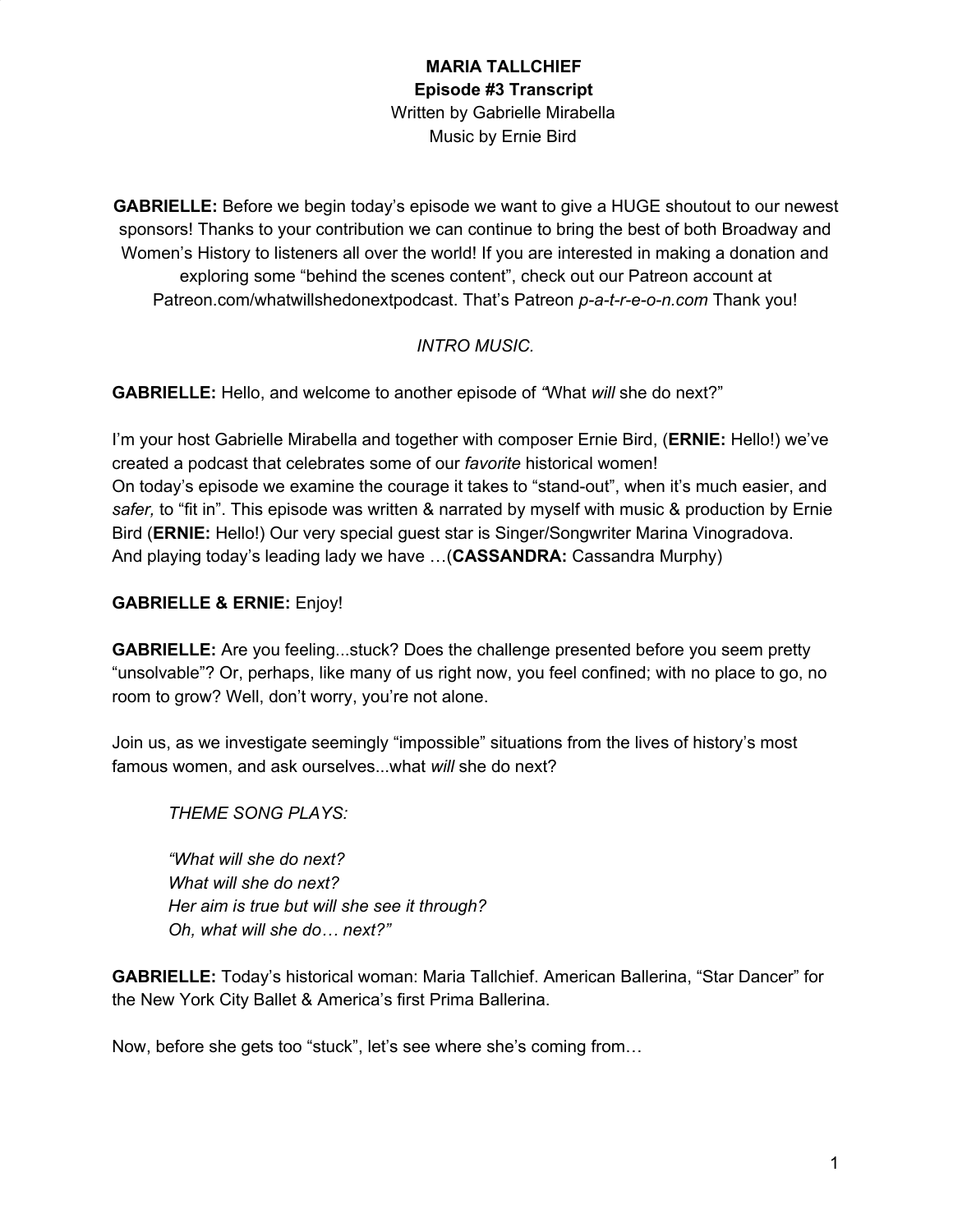**GABRIELLE:** Maria Tallchief was born Elizabeth Marie Tallchief on January 24th, 1925 in Fairfax Oklahoma. Her father, Alexander Joseph Tall Chief, a member of the Osage Nation, and her mother Ruth Porter of Oxford, Kansas, lovingly nicknamed their daughter "Betty Marie". And not soon after she was born, Maria was joined by little sister Marjorie.

Maria's mother was eager to start her daughters in ballet lessons, and at the age of three-years-old Maria took her very first class in the basement of the Broadmoor Hotel.

**TEACHER:** Stand up straight, students. Now, gently turn your feet out towards the side. This is called "first position".

**(YOUNG) MARIA:** *(studiously)* First position... Got it!

**GABRIELLE:** Dance came naturally to the young girl, and over the next few years she quickly learned the techniques crucial to ballet training. Each new dance move brought a complicated challenge, and conquering these challenges left Maria feeling exhilarated!

**(YOUNG) MARIA:** I'm ready to learn "second position"!

**GABRIELLE:** Ballet classes weren't the only source of inspiration for Maria. Throughout her childhood, Maria participated in community celebrations known as "Pow-wows". These special occasions gathered together members of the Osage Tribe to honor their traditions through song and dance. These memories of music, movement, and family would remain with Maria forever.

In 1933, at the age of eight years old, Maria and her family moved from Oklahoma to Los Angeles, CA. Big city life was a change for the family, but they quickly settled in and enjoyed their new home by the Pacific Ocean.

Dance was now Maria's number one priority, and she started lessons with world-renowned ballet instructor, Bronislava Nijinska. Madame Nijinska as she was often called...

**NIJINSKA:** *(cutting off the GABRIELLE)* Eh-hem! Class has begun.

**GABRIELLE:** Sorry...As the ballet mistress entered the room, a hush fell upon the students. Maria's heart was pounding with excitement, and surprisingly, she found, nerves. Maria was a strong dancer, for she practiced her craft every day, but Madame Nijinska was a famously rigorous instructor. And even more important, if Nijinska took a liking to Maria, she might have a chance of becoming a *professional ballerina!* A dream the young girl was now firmly set upon.

**(YOUNG) MARIA:** *(to herself)* Just be yourself. You've got this.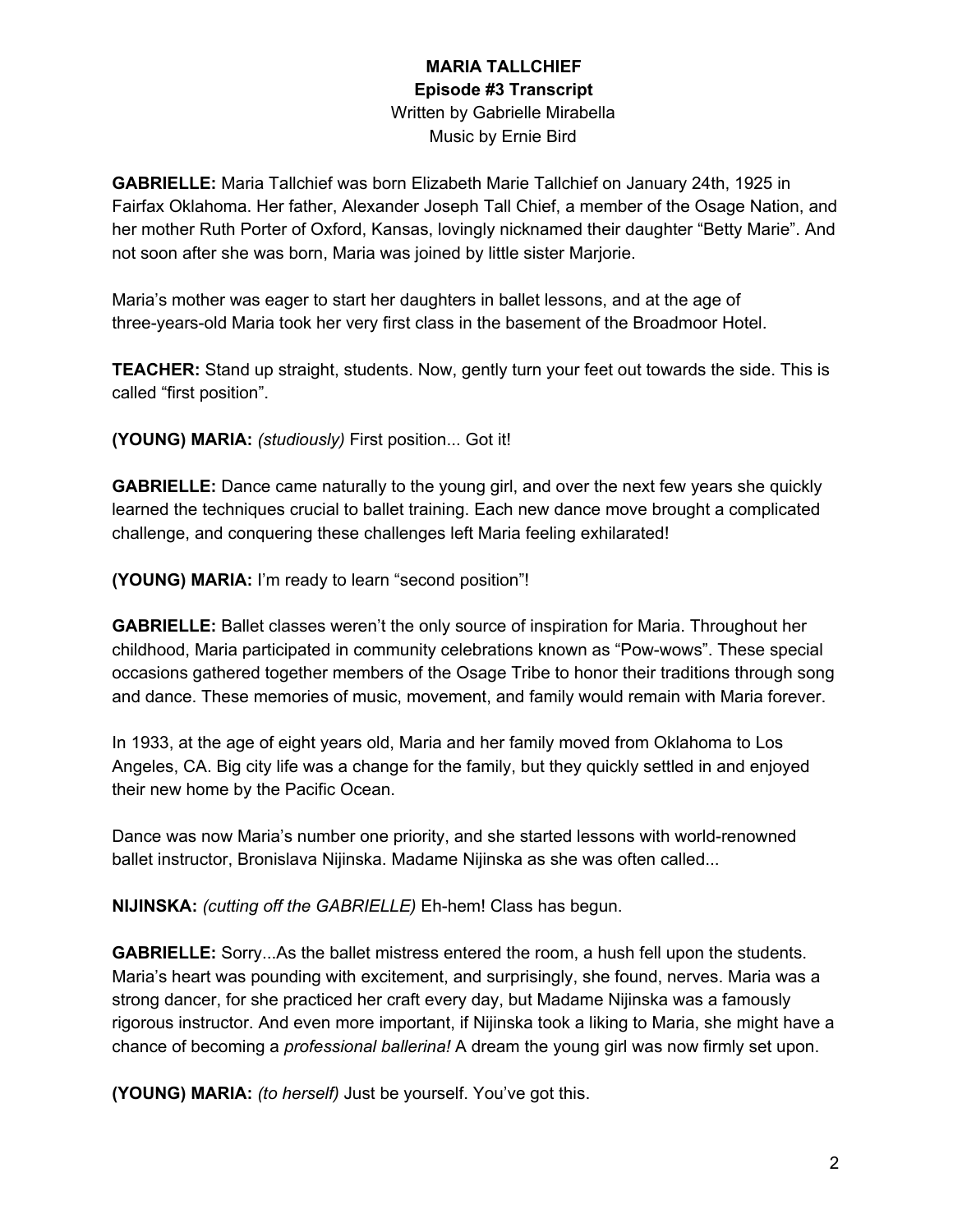**NIJINSKA:** *Maestra.* Begin.

*The PIANO begins.*

**NIJINSKA:** To become a dancer you must not *act* the part, you must *live* the part!

*MARIA SINGS.*

#### **(YOUNG) MARIA:**

ARMS IN FIRST, SECOND, THIRD, I HANG ONTO HER EVERY WORD, BUT, HOW CAN I MAKE HER NOTICE ME?

**NIJINSKA:** *(spoken)* When you sleep, you sleep as a ballerina! When you walk down the street, you *walk* as a ballerina! When you miss the bus, you *run* as a ballerina!

#### **(YOUNG) MARIA:**

*BATTEMENT TENDU, BATTEMENT FLEX,* I CANNOT WAIT TO LEARN WHAT'S NEXT! BUT, WHEN WILL SHE EVER NOTICE ME?

**NIJINSKA:** A dancer must have *courage* most of all! If there is any doubt in her, it will keep her down.

#### **(YOUNG) MARIA:**

I HAVE TO SHOW HER I WANT THIS! PUT MY HEART IN EACH STEP, EACH STRETCH, AND TURN! THERE IS FIRE THAT'S RAGING-IT COURSES WITHIN, AND I LOVE THE BURN!

I MAY BE AFRAID, I MAY EVEN FALL BUT WHAT SCARES ME IS NOT EVEN TRYING AT ALL! IF I WANT THIS FEELING TO LAST, THERE CAN'T BE ROOM FOR DOUBT! I HAVE TO JUMP HIGHER…..

*The glissando of MARIA doing an impressive leap. Sounds of the ballet students in awe!*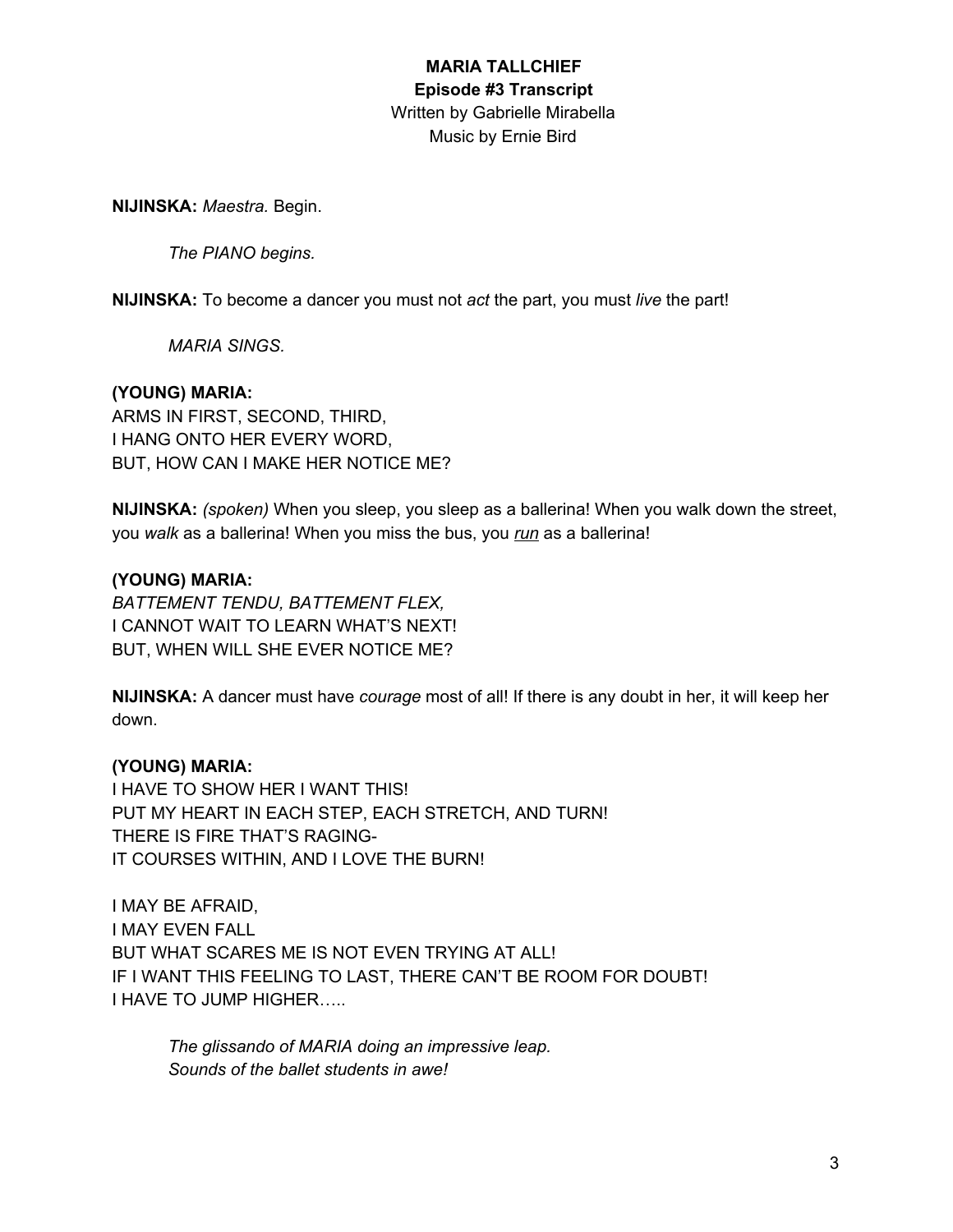# **MARIA TALLCHIEF Episode #3 Transcript** Written by Gabrielle Mirabella

Music by Ernie Bird

**NIJINSKA:** *(spoken)* Very good, Maria!

### **(YOUNG) MARIA:**

I HAVE TO STAND OUT!

### **NARRATOR:**

Maria's dedication was unwavering, and at age seventeen, she followed her dreams to New York City where she became an ensemble dance member for the *Ballet Russe*, a Company led by director Sergei Diaghilev.

**SERGEI:** *(in a panic)* Our soloist has gone missing! We must find a substitute for the *Chopin Concerto* at once!

*MARIA is now a YOUNG ADULT.*

### **MARIA:**

I KNOW THIS ROLE, THROUGH AND THROUGH; THE SOLO TO THE *PAS DE DEUX!* BUT, HOW CAN I MAKE HIM NOTICE ME?

**SERGEI:** This is a *classical* role! Perfection is mandatory! *Mandatory!*

### **MARIA:**

STICK THE LANDING, KEEP IT STRONG YOU'VE WORKED FOR THIS SO VERY LONG! BUT, WHEN WILL EVER HE NOTICE ME?

**SERGEI:** Tallchief is quite good. But, is she ready for a *leading role?*

### **MARIA:**

I HAVE TO SHOW HIM I WANT THIS! PUT MY JOY IN EACH STEP, EACH STRETCH, AND DIP! MY WHOLE WORLD IS CHANGING-I'M RACING AROUND, AND I LOVE THE TRIP!

OH, I MAY BE AFRAID, I MAY EVEN FALL BUT WHAT SCARES ME IS NOT EVEN TRYING AT ALL! IF I WANT THIS MOMENT TO COUNT, THERE CAN'T BE ROOM FOR DOUBT! I HAVE TO AIM HIGHER…..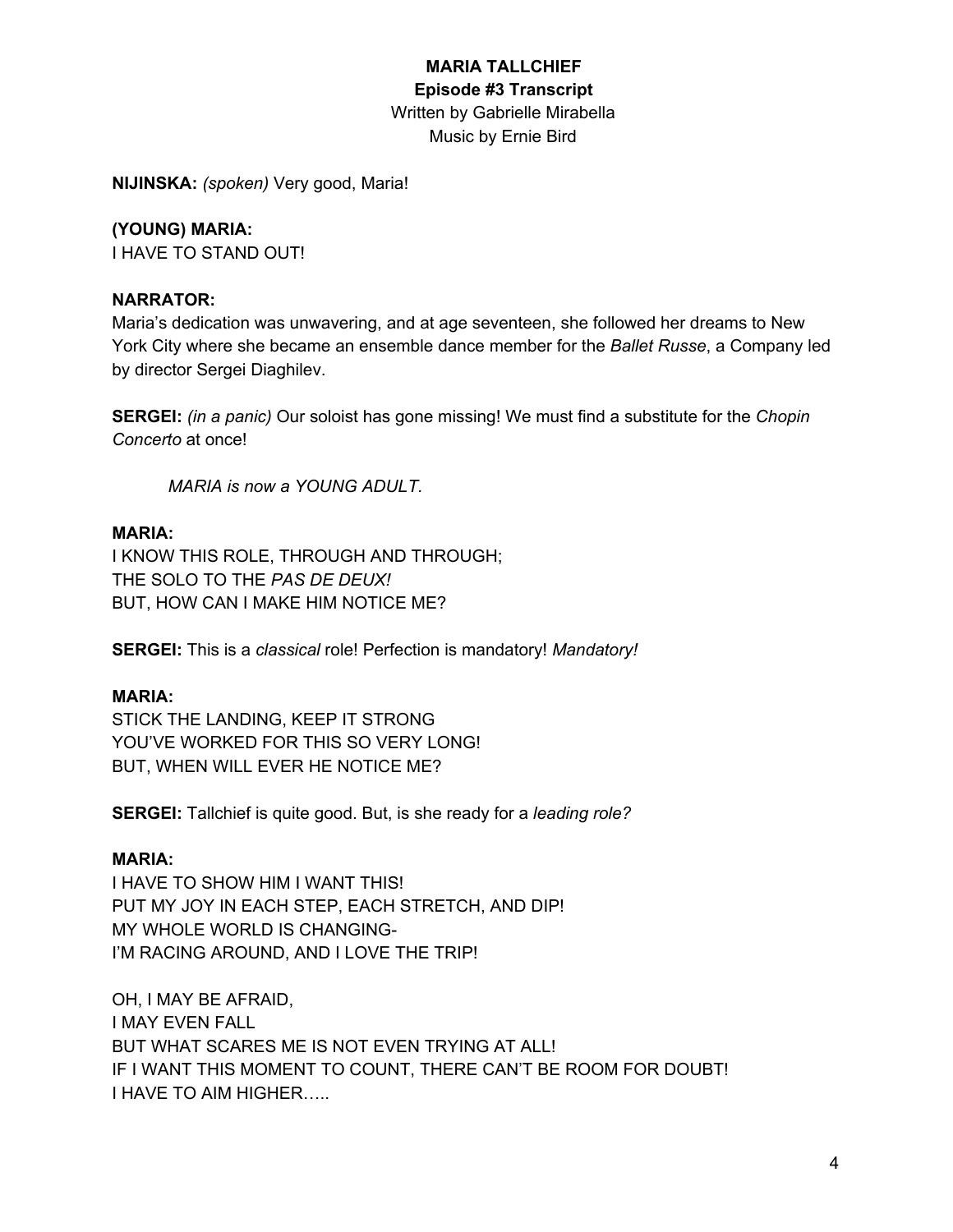*The glissando of MARIA doing an impressive leap. Sound of SERGEI in awe!*

**SERGEI:** *(spoken)* Perhaps, I spoke too soon.

**MARIA:** I HAVE TO STAND OUT!

*TRANSITIONAL MUSIC.*

**GABRIELLE:** Through hardwork and dedication, Maria landed the leading role. And, with the *Ballet Russe* she began working with famous choreographers of the time such as Agnes de Mille and George Balanchine.

**NIKINSKA:** *(proud)* My work here is done.

**GABRIELLE:** Maria was on the brink of stardom, but more importantly she was realizing her goal of becoming a professional dancer. Everything was going exactly as planned, until one day, when Sergei pulled Maria aside...

**SERGEI:** Brava, Maria! You will soon become a world famous Prima Ballerina!

**GABRIELLE:** Sergei congratulated her.

**SERGE:** But, I will tell you what to do next to ensure your success.

**MARIA:** I must continue to practice and remain dedicated to my art?

**SERGE:** Well, sure of course, but, no. You must become more Russian!

**MARIA:** More… *Russian?*

**GABRIELLE:** Maria replied, tilting her head in confusion.

**SERGE:** Think about it! There has never been a great *American* Prima Ballerina. Maybe one day- but, not now. If you want this new role, you must fit the part. No more Tallchief. You shall now change your name to *Tallchieva!*

**MARIA:** *Tallchieva?*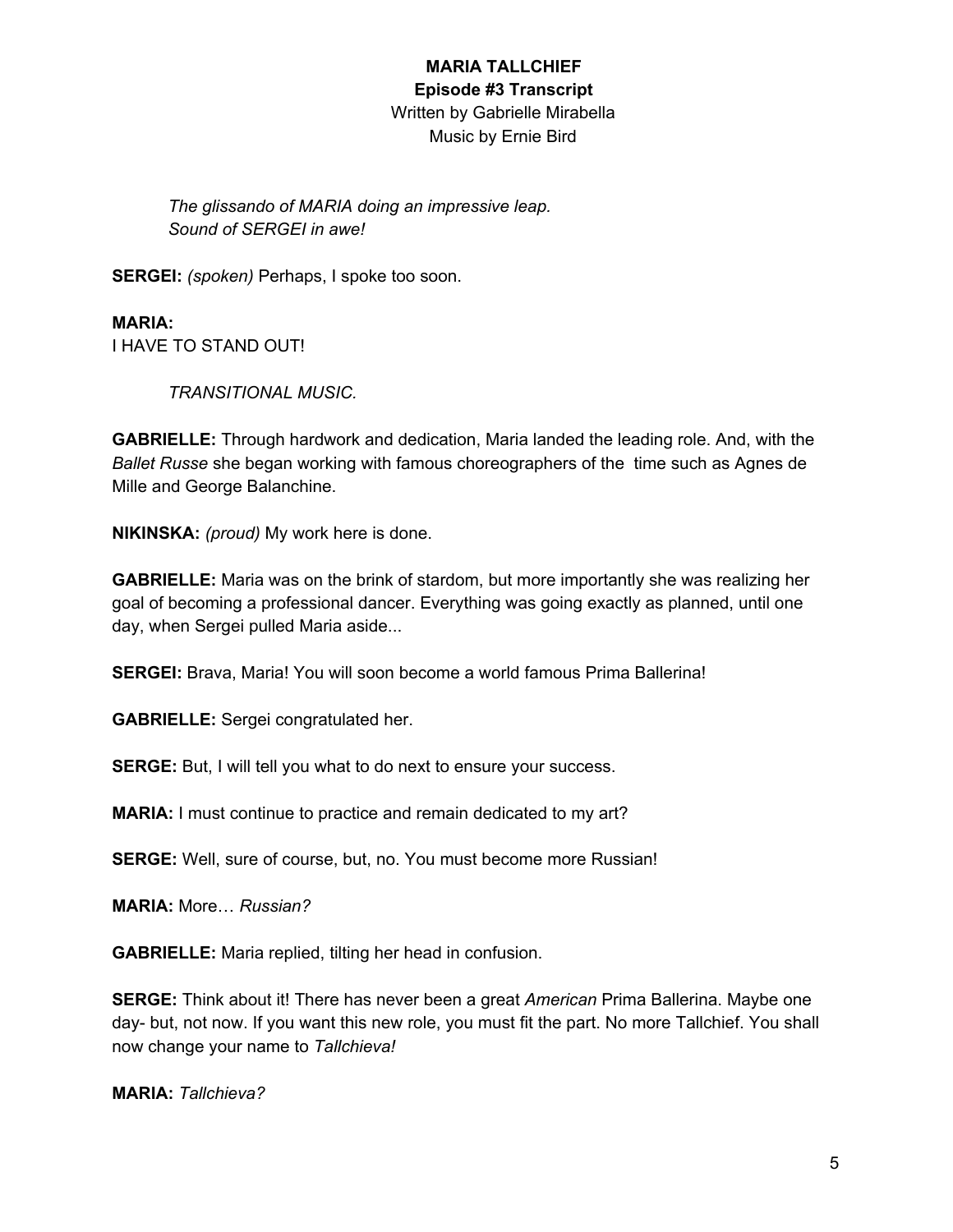**GABRIELLE:** She exclaimed!

**SERGE:** Precisely! Maria *Tallchieva,* the world famous Prima Ballerina!

*TURBULENT CLASSICAL MUSIC.*

**GABRIELLE:** Along the path to success, obstacles come in many shapes and sizes. And, surprisingly, they can even come from those who care for us the most.

**MARIA:** Maria *Tallchieva?*

**GABRIELLE:** Maria shook her head.

**MARIA:** But, I'm a Tall Chief.

**SERGE:** Of course, my girl, and you are *remarkable!* But, who has ever heard of a ballet star from Oklahoma? Haha! But, seriously. If you do not change your name it will end your career before it has begun!

**GABRIELLE:** Maria was confused.

**MARIA:** I want to keep dancing, it's my dream! But, am I willing to change who I am?

**GABRIELLE:** She sighed.

**MARIA:** What will I do?

*UPBEAT MUSIC.*

**GABRIELLE:** Good question, Maria. What *will* you do? Before we find out, let's first take a look at her options…. Will Maria choose option 1?:

**MARIA:** If Sergei thinks I have to change my name in order to dance...

**SERGEI:** *You do!*

**MARIA:** Then, I guess I have to.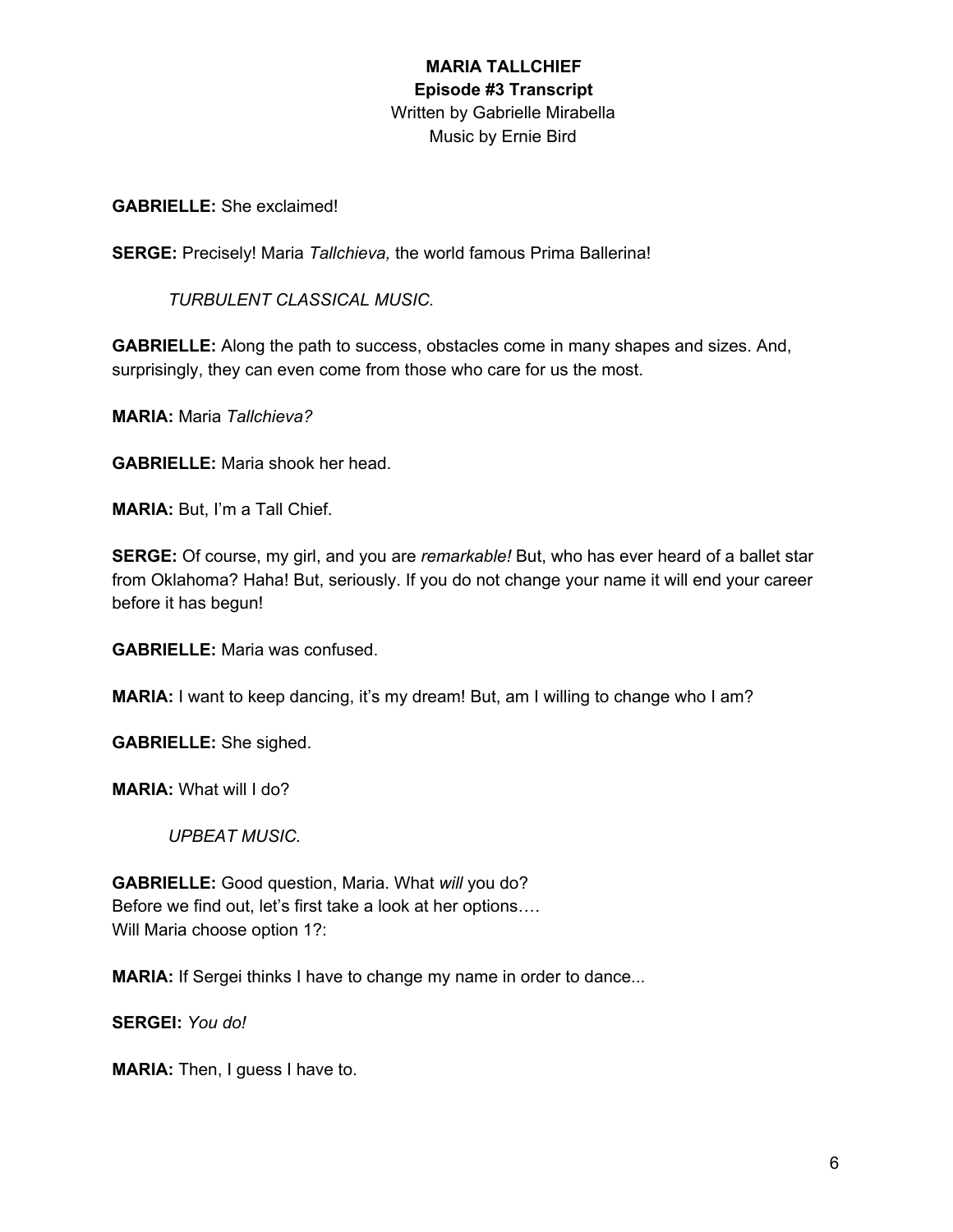**GABRIELLE:** Or, will she choose option 2?:

**MARIA:** Perhaps this ballet career isn't for me. Maybe I should try tap-dancing!

**GABRIELLE:** Or, will she choose option 3?:

**MARIA:** I'm proud of where I come from, and proud of who I am. I won't change my name!

**GABRIELLE:** Now that we can clearly see Maria's options, which one do YOU think she will choose? Take a moment to think it over…

*THINKING MUSIC.*

**GABRIELLE:** Alright, got your answer? Now, let's find out which option Maria will choose…

**MARIA:** I'm proud of where I come from, and proud of who I am! The world will know me as Maria Tallchief!

*MARIA SINGS.*

#### **MARIA:**

I MAY BE AFRAID, I MAY EVEN FALL BUT WHAT SCARES ME IS NOT EVEN TRYING AT ALL! IF I WANT THIS DREAM TO COME TRUE, THERE CAN'T BE ROOM FOR DOUBT! I HAVE TO STAND STRONGER… CAN'T WAIT ANY LONGER… THE WORLD MUST KNOW EXACTLY WHAT I'M ALL ABOUT! I HAVE TO SOAR HIGHER...

*The glissando of MARIA doing an impressive move. Sounds of an AUDIENCE in awe!*

**AUDIENCE:** *Tall Chief! Tall Chief! Tall Chief...*

#### **MARIA:**

I HAVE TO STAND OUT! DANCING FULL-OUT! I HAVE TO STAND OUT!